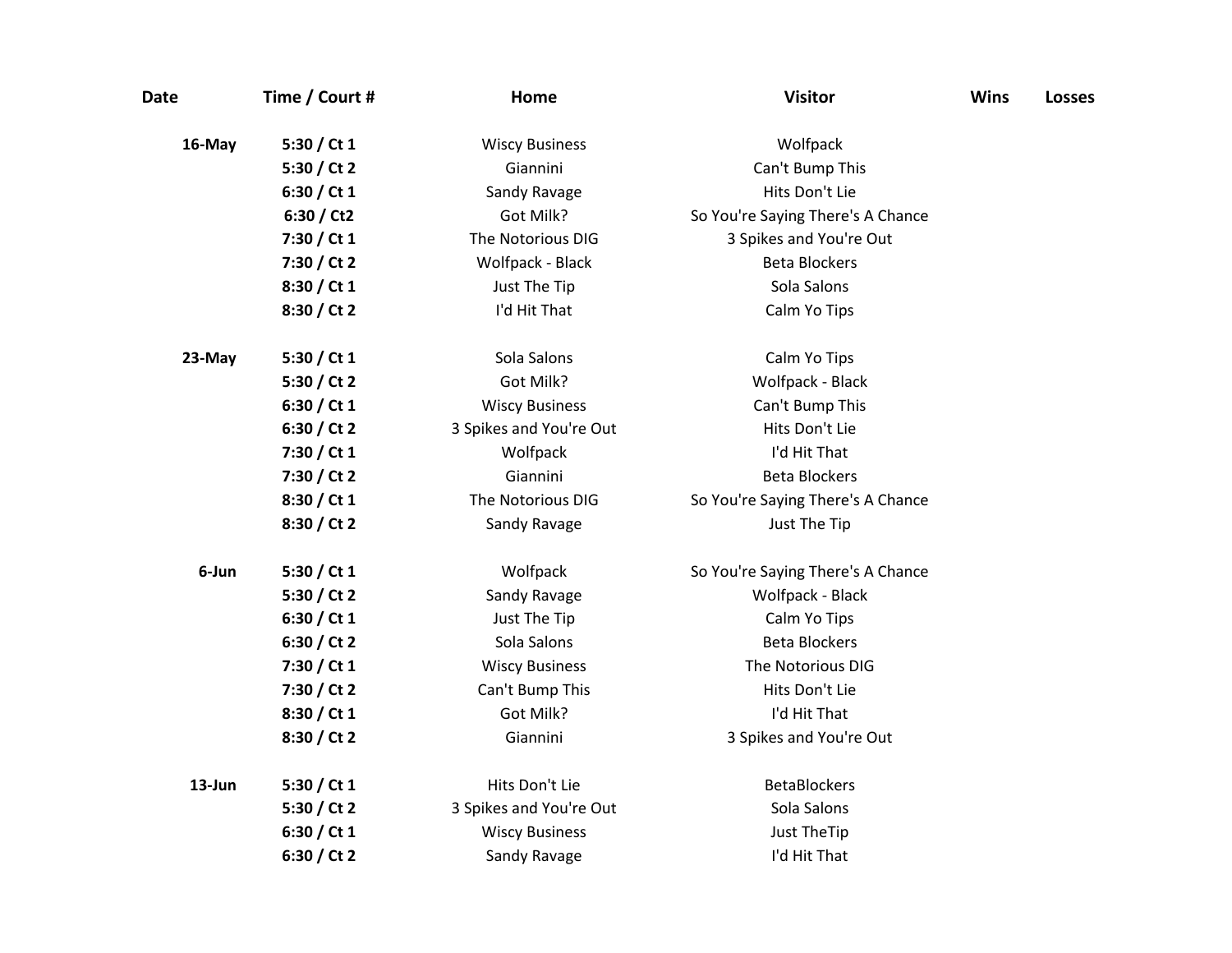|           | 7:30 / Ct 1   | Got Milk?                         | The Notorious DIG |
|-----------|---------------|-----------------------------------|-------------------|
|           | 7:30 / Ct 2   | So You're Saying There's A Chance | Wolfpack - Black  |
|           | 8:30 / Ct 1   | Wolfpack                          | Can't Bump This   |
|           | 8:30 / Ct2    | Giannini                          | Calm Yo Tips      |
| 20-Jun    | 5:30 / Ct 1   |                                   |                   |
|           | 5:30 / Ct 2   |                                   |                   |
|           | 6:30 / Ct 1   |                                   |                   |
|           | 6:30 / Ct 2   |                                   |                   |
|           | 7:30 / Ct 1   |                                   |                   |
|           | 7:30 / Ct 2   |                                   |                   |
|           | 8:30 / Ct 1   |                                   |                   |
|           | 8:30 / Ct 2   |                                   |                   |
| 27-Jun    | 5:30 / Ct $1$ |                                   |                   |
|           | 5:30 / Ct 2   |                                   |                   |
|           | 6:30 / Ct 1   |                                   |                   |
|           | 6:30 / Ct 2   |                                   |                   |
|           | 7:30 / Ct 1   |                                   |                   |
|           | 7:30 / Ct 2   |                                   |                   |
|           | 8:30 / Ct 1   |                                   |                   |
|           | 8:30 / Ct 2   |                                   |                   |
| $11$ -Jul | 5:30 / Ct $1$ |                                   |                   |
|           | 5:30 / Ct 2   |                                   |                   |
|           | 6:30 / Ct 1   |                                   |                   |
|           | 6:30 / Ct 2   |                                   |                   |
|           | 7:30 / Ct 1   |                                   |                   |
|           | 7:30 / Ct 2   |                                   |                   |
|           | 8:30 / Ct 1   |                                   |                   |
|           | 8:30 / Ct 2   |                                   |                   |
| 18-Jul    | 5:30 / Ct 1   |                                   |                   |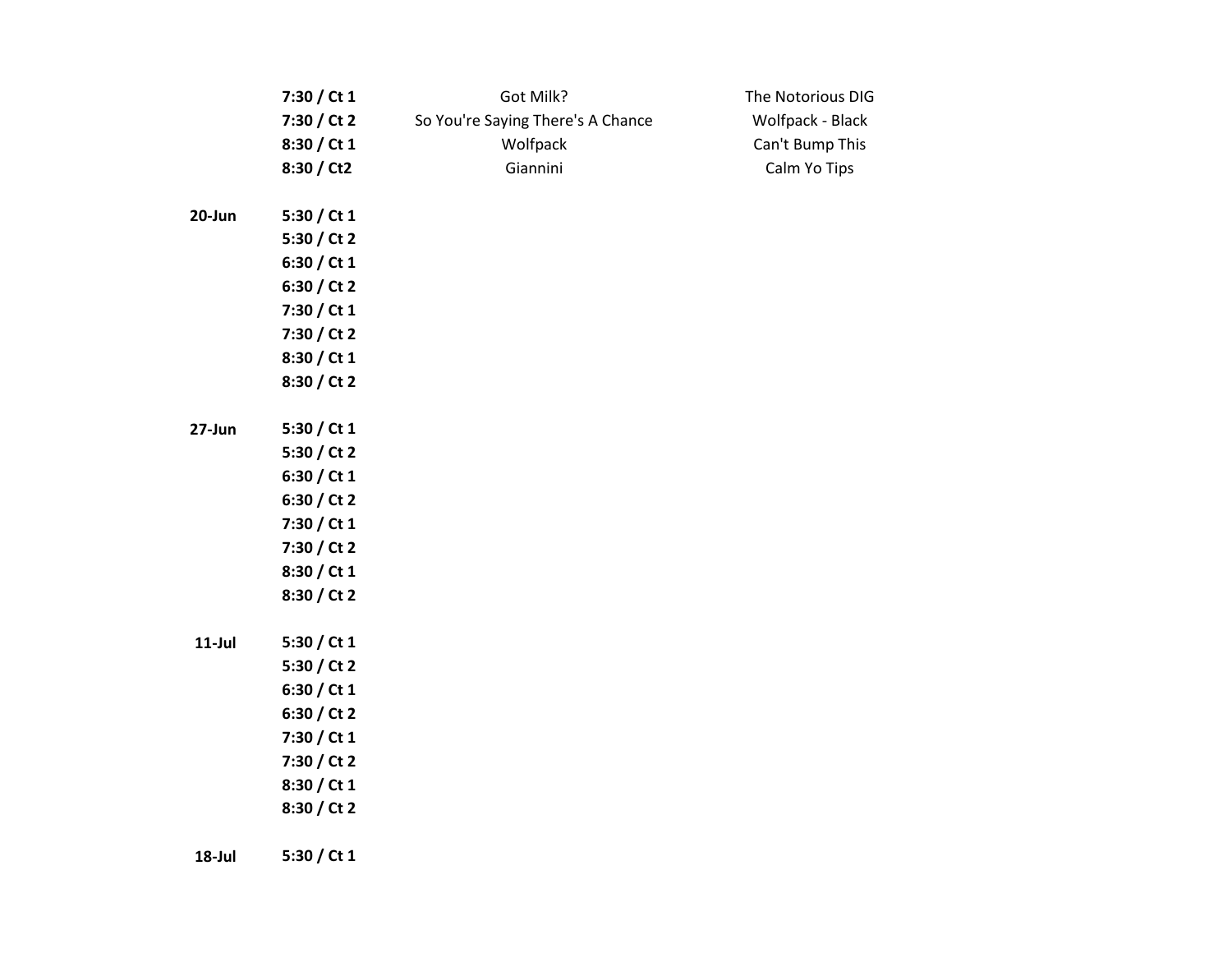|           | 5:30 / Ct 2 |                 |                 |
|-----------|-------------|-----------------|-----------------|
|           | 6:30 / Ct 1 |                 |                 |
|           | 6:30 / Ct 2 |                 |                 |
|           | 7:30 / Ct 1 |                 |                 |
|           | 7:30 / Ct 2 |                 |                 |
|           | 8:30 / Ct 1 |                 |                 |
|           | 8:30 / Ct 2 |                 |                 |
| $25$ -Jul | 5:30 / Ct 1 |                 |                 |
|           | 5:30 / Ct 2 |                 |                 |
|           | 6:30 / Ct 1 |                 |                 |
|           | 6:30 / Ct 2 |                 |                 |
|           | 7:30 / Ct 1 |                 |                 |
|           | 7:30 / Ct 2 |                 |                 |
|           | 8:30 / Ct 1 |                 |                 |
|           | 8:30 / Ct 2 |                 |                 |
| 1-Aug     | 5:30 / Ct 1 |                 |                 |
|           | 5:30 / Ct 2 |                 |                 |
|           | 6:30 / Ct 1 |                 |                 |
|           | 6:30 / Ct 2 |                 |                 |
|           | 7:30 / Ct 1 |                 |                 |
|           | 7:30 / Ct 2 |                 |                 |
|           | 8:30 / Ct 1 |                 |                 |
|           | 8:30 / Ct 2 |                 |                 |
| 8-Aug     | 5:30 / Ct 1 | <b>Playoffs</b> | <b>Playoffs</b> |
|           | 5:30 / Ct 2 |                 |                 |
|           | 6:30 / Ct 1 |                 |                 |
|           | 6:30 / Ct 2 |                 |                 |
|           | 7:30 / Ct 1 |                 |                 |
|           | 7:30 / Ct 2 |                 |                 |
|           | 8:30 / Ct 1 |                 |                 |